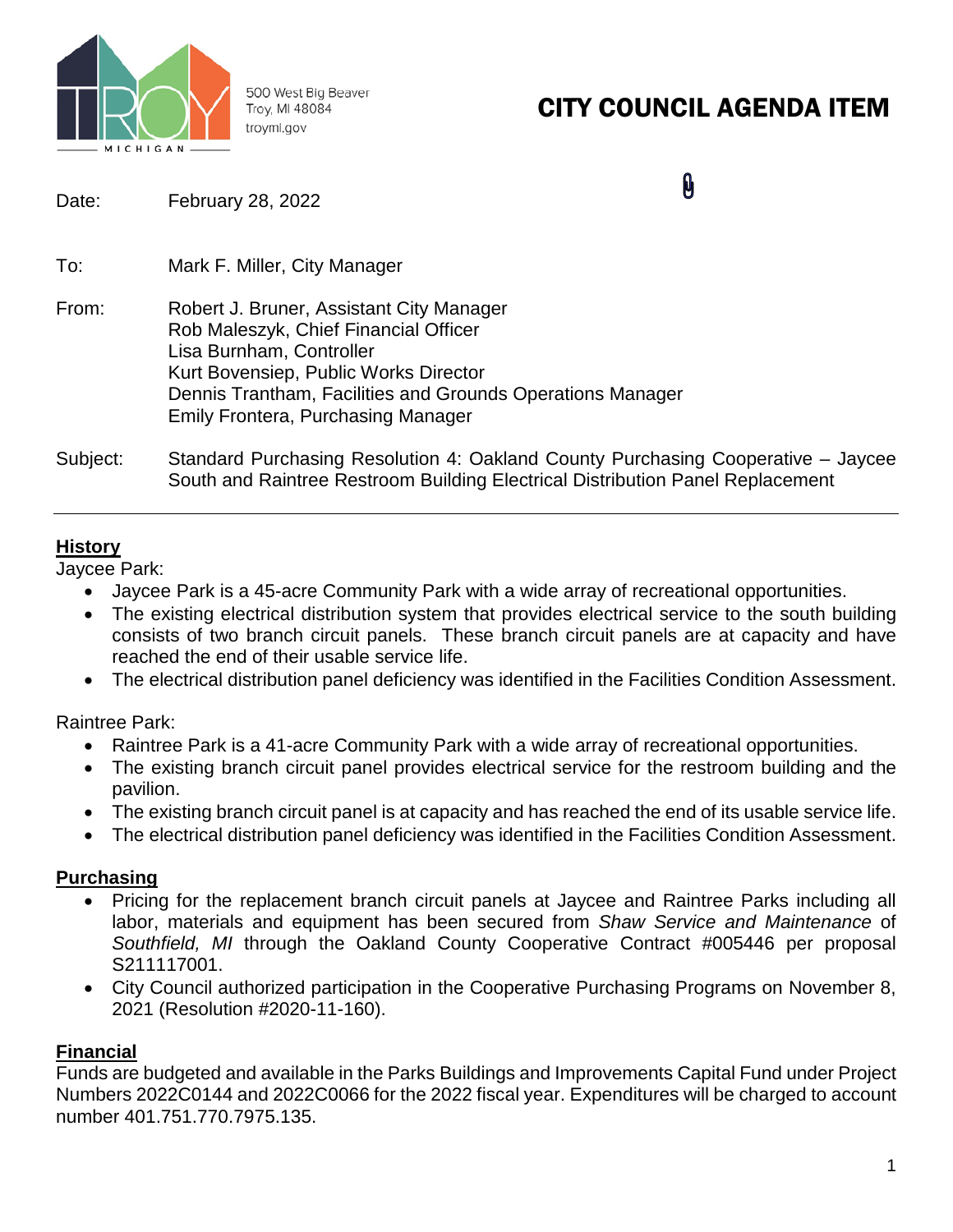

500 West Big Beaver Troy, MI 48084 troymi.gov

# CITY COUNCIL AGENDA ITEM

## **Recommendation**

City management recommends awarding a contract to *Shaw Service and Maintenance of Southfield, MI* for the branch circuit distribution panel replacements at Jaycee and Raintree Parks for an estimated total cost of \$16,724 with a 20% contingency not to exceed budgetary limitations.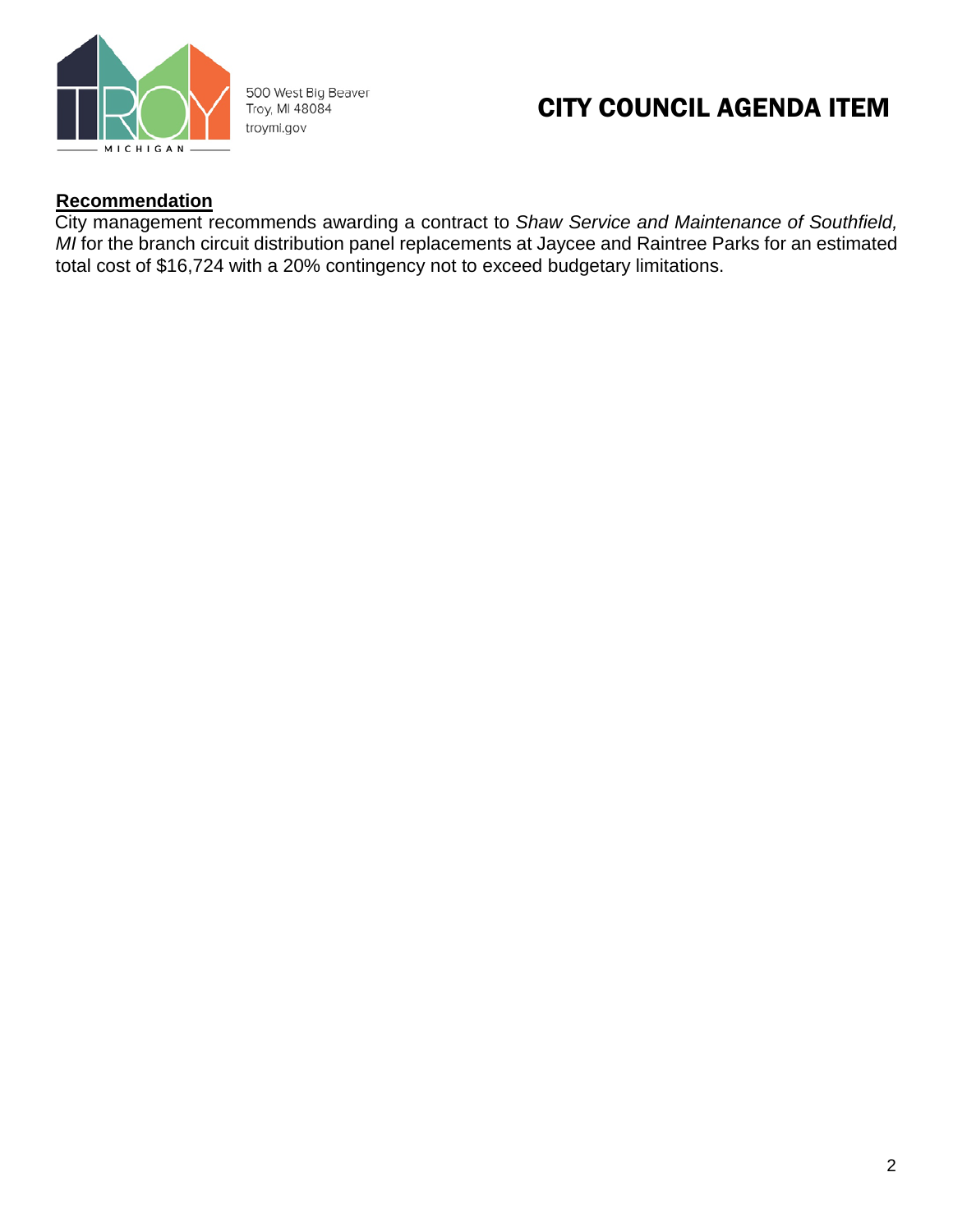

# **Proposal & Scope of Work**

4695 Rochester Road Troy, MI 48085

#### **Date: 2/14/2022 Proposal ID:S211117001**

**TO: Dennis Trantham FROM: Mark A Fetters**<br> **FROM: Mark A Fetters**<br> **FROJECT: City of Troy** City of Troy **PROJECT: City of Troy Raintree/Jaycee Panel Upgrades**

#### **Shaw Service and Maintenance Contacts**

Mark Fetters, Service Manager | Direct (248) 228-2019 | Cell (248) 345-9538 | [mfetters@shawsi.com](mailto:mfetters@shawsi.com)

**Dispatch** Direct (248) 228-2028

**After Hours Emergency Number** (877) 370-7076

**Service Email** | [service@shawsi.com](mailto:service@shawsi.com)

| <b>Included</b> | <b>Excluded</b> |                                | <b>Included</b> | <b>Excluded</b> |                                                     |
|-----------------|-----------------|--------------------------------|-----------------|-----------------|-----------------------------------------------------|
| ⊠               |                 | Use Tax                        |                 | ⊠               | Payment & Performance Bonds                         |
| ⊠               |                 | Electrical Permit Costs & Fees |                 | ⊠               | Overtime Costs                                      |
|                 | ⊠               | Fire Division Inspection Fees  |                 | ⊠               | Temperature Controls                                |
|                 | ⊠               | <b>Building Permit Fees</b>    |                 | ⊠               | Patching &/or repair of holes in walls or<br>floors |

This Proposal is based upon Shaw Service & Maintenance's Standard Terms and Conditions (see Page 2) unless otherwise indicated below. **SCOPE OF WORK:** 

#### **JAYCEE PARK SCOPE:**

Demolition of (2) Existing Branch Circuit Panel Boards Furnish and install (1) 200 Amp 40 Circuit 240V Single Phase Panel Board Terminate existing circuits into new panel Update panel schedule Furnish and install new Service Entrance Conductors Furnish and install (1) New Lateral Meter Enclosure (work will require coordination with DTE) **Labor :** \$5,398.00

| <b>Equipment</b>      | $\frac{$494.00}{ }$ |
|-----------------------|---------------------|
| <b>Material</b>       | \$2,817.00          |
| <b>Offering Price</b> | $\pm 8,709.00$      |

#### **RAINTREE PARK SCOPE:**

Demolition of (1) Existing Branch Circuit Panel Boards Furnish and install (1) 200 Amp 40 Circuit 240V Single Phase Panel Board Terminate existing circuits into new panel Update panel schedule Furnish and install new Service Entrance Conductors

| Labor                 | \$5,398.00                |
|-----------------------|---------------------------|
| <b>Equipment</b>      | $\frac{1494.00}{5494.00}$ |
| <b>Material</b>       | $\frac{1}{2}$ \$2,123.00  |
| <b>Offering Price</b> | \$8,015.00                |
|                       |                           |

#### **EXCLUSIONS & ASSUMPTIONS:**

Work is expected to be performed during Monday through Friday during normal working hours excluding holidays. Quoted as time and material not to exceed Unit Heaters provided and installed by other Pricing per Oakland County contract 5446

Mark A Fetters

 $\mathcal{L}_\text{max}$  and  $\mathcal{L}_\text{max}$  and  $\mathcal{L}_\text{max}$  and  $\mathcal{L}_\text{max}$  **Shaw Service & Maintenance**

| 402FR003S | Version B | 03/22/2014 | Page 1 of 2 |
|-----------|-----------|------------|-------------|
|           |           |            |             |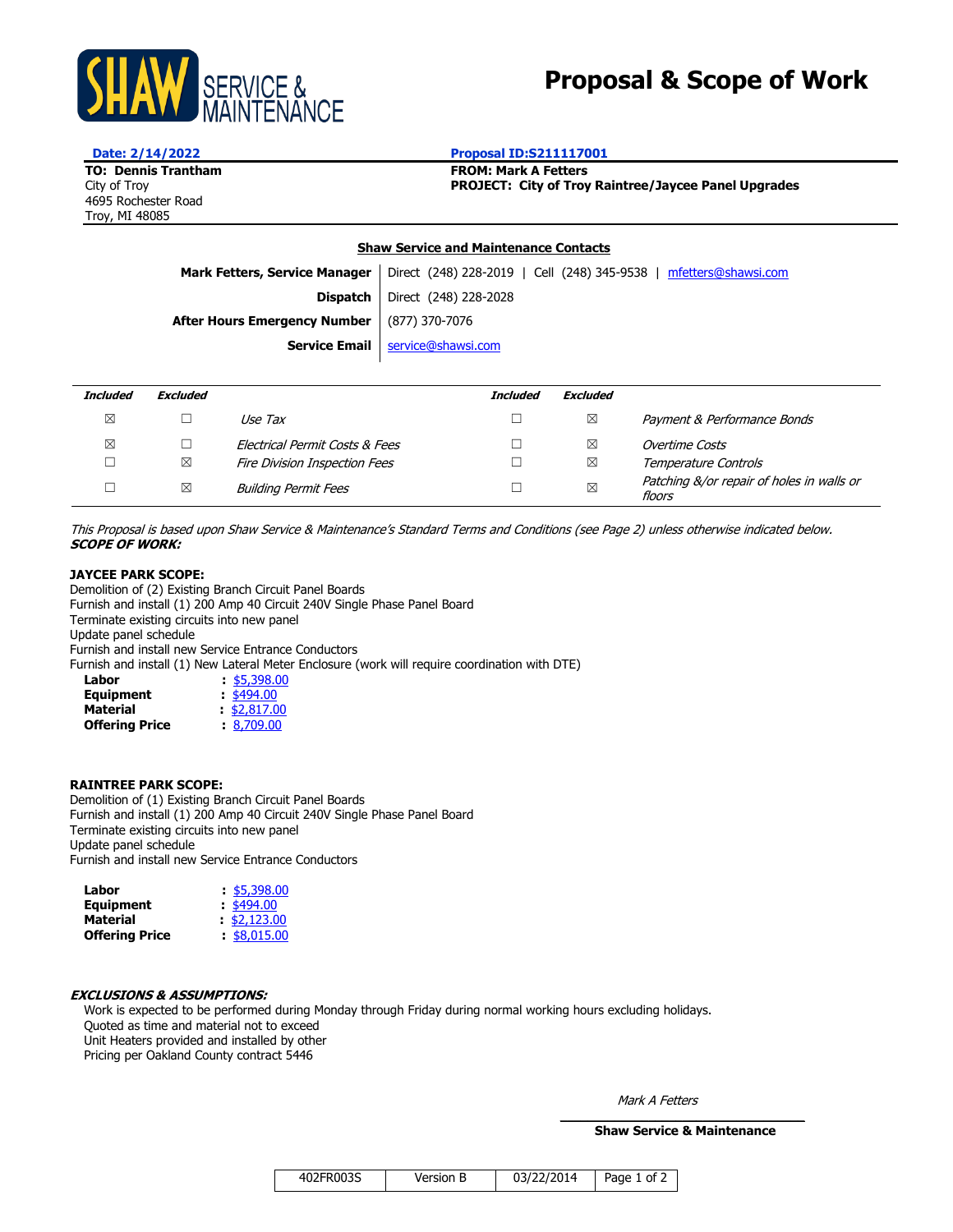

# **Proposal & Scope of Work**

### **Standard Terms & Conditions**

- 1. Payment terms are monthly progress payments net 30 days due.
- 2. The offering price is valid for 30 days. Shaw Service & Maintenance reserves the right to extend this term without notice.
- 3. Subcontract terms and conditions are subject to review and approval prior to award of a subcontract to Shaw Service & Maintenance.
- 4. Terms are pending approval by Shaw Service & Maintenance credit manager.
- 5. This Proposal is based on the schedule and time durations presented at time of bid. A change in schedule shall constitute a change in scope of work.
- 6. All equipment furnished is F.O.B. shipping points with freight allowed to jobsite.
- 7. The price includes a warranty as specified in the Bid Documents. No other warranty is expressed or implied.

|                     | 22100 TELEGRAPH RD | SOUTHFIFLD |                      | MICHIGAN<br>FAX: 248-228-2080 |  | 48033              |
|---------------------|--------------------|------------|----------------------|-------------------------------|--|--------------------|
| PHONE: 248-228-2000 |                    |            | www.shawelectric.com |                               |  |                    |
|                     | 402FR003S          |            | Version B            | 03/22/2014                    |  | Page 2 of $2 \mid$ |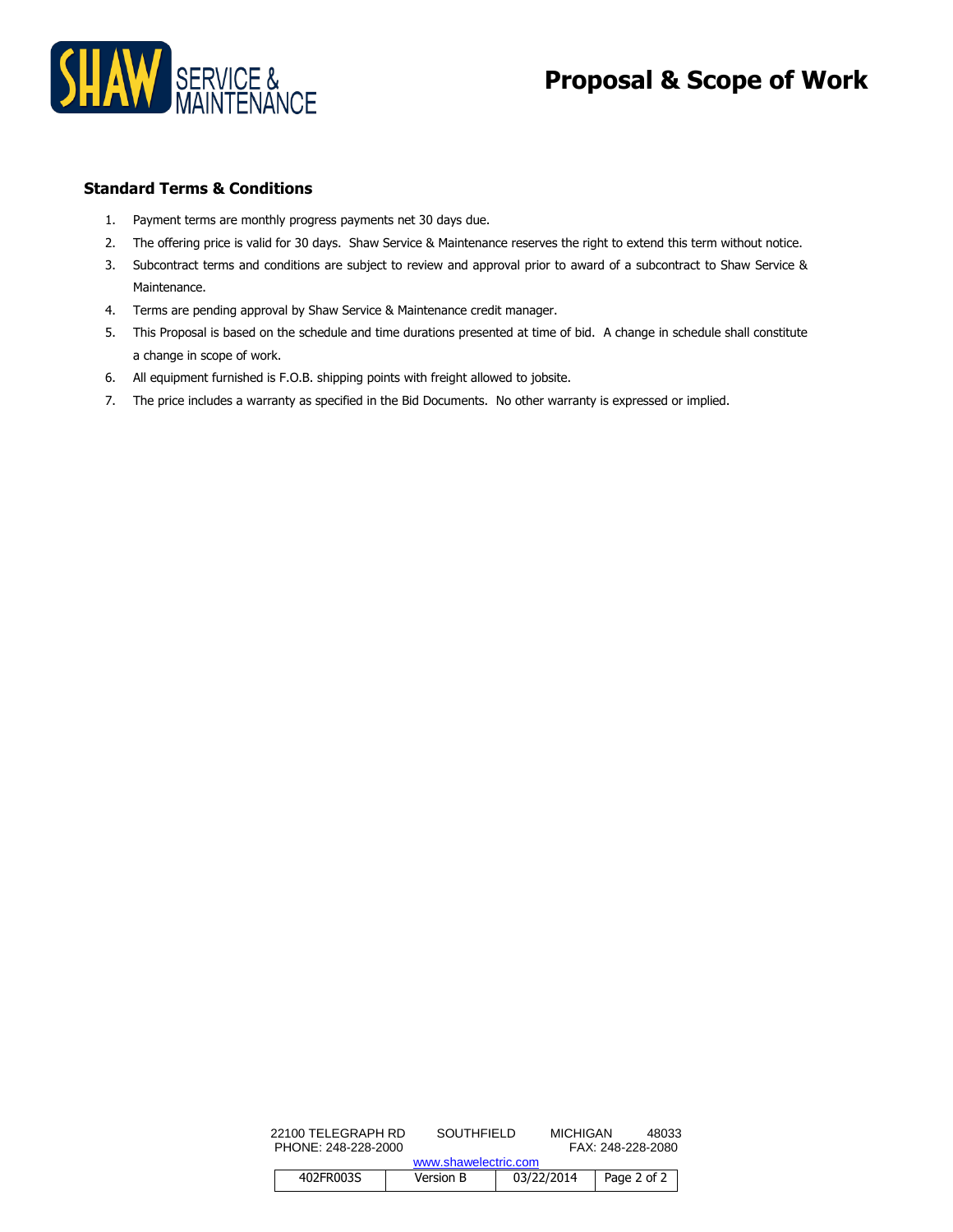| <b>PROJECT:</b>                           | <b>CITY OF TROY</b>                                                                                  | <b>SHAW PROJECT #:</b>  | S211117001 JAYCEE |
|-------------------------------------------|------------------------------------------------------------------------------------------------------|-------------------------|-------------------|
| <b>QUOTE FOR:</b>                         | <b>JAYCEE PARK PANEL</b>                                                                             | <b>SHAW MMS RFC #:</b>  |                   |
| <b>DATED:</b>                             | 3/23/2021                                                                                            | <b>SHAW REVISION #:</b> | Ol                |
|                                           |                                                                                                      | <b>SHAW QUOTE DATE:</b> | 2/14/2022         |
| <b>DESCRIPTION:</b>                       | PER PROVIDED SCOPE                                                                                   |                         |                   |
|                                           |                                                                                                      |                         |                   |
|                                           |                                                                                                      |                         |                   |
|                                           |                                                                                                      |                         |                   |
|                                           |                                                                                                      |                         |                   |
| <b>PLANS ISSUED:</b>                      | n/a                                                                                                  |                         |                   |
| <b>SPECS. ISSUED:</b>                     |                                                                                                      |                         |                   |
| <b>SKETCHES ISSUED:</b>                   |                                                                                                      |                         |                   |
| QTY ELEC/TECH DWGS ISSUED:                | $\mathbf 0$                                                                                          |                         |                   |
| <b>MATERIAL</b>                           | <b>Conduit and wire estimated</b>                                                                    | \$547                   |                   |
|                                           | <b>PANEL BOARD WITH BREAKERS</b><br>$\mathbf 0$                                                      | \$1,300                 |                   |
|                                           | <b>METER ENCLOSURE</b><br>$\bf{0}$                                                                   | \$350                   |                   |
|                                           | 6%<br><b>MI USE TAX @</b>                                                                            | \$132                   |                   |
|                                           | 12%<br><b>MARKUP</b>                                                                                 | \$279                   |                   |
|                                           | 8%<br><b>ESCALATION(CONTINGENCY)</b>                                                                 | \$209                   |                   |
|                                           | <b>MATERIAL TOTAL</b>                                                                                |                         | \$2,817           |
|                                           | DIRECT INSTALLATION LABOR COST - PER ATTACHED SHEETS                                                 |                         |                   |
|                                           | 82.00<br>0 HOURS @ Straight                                                                          | \$0                     |                   |
|                                           | 0 HOURS @<br>97.00<br><b>JOURNEYMAN ELECTRICIAN</b>                                                  | \$0                     |                   |
|                                           | 119.00<br>42 HOURS @<br><b>SERVICE ELECTRICIAN</b>                                                   | \$4,998                 |                   |
|                                           | 0 HOURS @ Time & 1/2<br>105.00<br>\$                                                                 | \$0                     |                   |
|                                           | Ш<br>0 HOURS @<br>130.00<br><b>JOURNEYMAN ELECTRICIAN</b>                                            | \$0                     |                   |
|                                           | 151.00<br><b>SERVICE ELECTRICIAN</b><br>0 HOURS @                                                    | \$0                     |                   |
|                                           | 0 HOURS @ Double<br>130.00                                                                           | \$0                     |                   |
|                                           | П<br>0 HOURS @<br>164.00<br>JOURNEYMAN ELECTRICIAN                                                   | \$0                     |                   |
|                                           | 0 HOURS @<br>$\mathbf{u}$<br>\$189.00<br><b>SERVICE ELECTRICIAN</b>                                  | \$0                     |                   |
|                                           | SUPERVISION - 8% OF DIRECT LABOR HOURS (DETAILING, LOGISTICS) or PER ATTACHED SHEETS AS DIRECT LABOR |                         |                   |
|                                           | 3.4 HOURS @ Straight<br>\$119.00                                                                     | \$400                   |                   |
|                                           | 0 HOURS @                                                                                            | \$0                     |                   |
|                                           | 0 HOURS @ Time & 1/2                                                                                 | \$0                     |                   |
|                                           | 0 HOURS @                                                                                            | \$0                     |                   |
|                                           | 0 HOURS @ Double                                                                                     | \$0                     |                   |
|                                           | 0 HOURS @                                                                                            | \$0                     |                   |
|                                           | 0%<br><b>INCREASE RATES FOR NON DAY SHIFT/FUTURE RATES</b>                                           | \$0                     |                   |
|                                           | <b>LABOR TOTAL</b>                                                                                   |                         | \$5,398           |
|                                           | <b>DJE EQUIPMENT - LARGE OR SPECIAL TOOLING</b>                                                      |                         |                   |
|                                           | <b>EXCAVATOR/TRENCHING EQUIPMENT</b>                                                                 | \$0                     |                   |
|                                           | RIGGING / HOISTING / LULL / FORKLIFT                                                                 | \$0                     |                   |
|                                           | <b>PARKING FEES / MILEAGE / FUEL</b>                                                                 | \$0                     |                   |
|                                           | <b>MEGGER, PHASE ROTATION METER</b>                                                                  | \$150                   |                   |
|                                           | RIGID CUTTING, THEREADING AND BENDING EQUIPMENT                                                      | \$0                     |                   |
|                                           | <b>POWER LOGGER</b>                                                                                  | \$0                     |                   |
|                                           | <b>PERMIT</b>                                                                                        | \$0                     |                   |
|                                           |                                                                                                      | \$0                     |                   |
| <b>ENGINEERING / DOCUMENT MAINTENANCE</b> |                                                                                                      |                         |                   |
|                                           | 4 HOURS<br>86.00<br>SERVICE ENGINEER/FIELD DETAIL/SURVEY                                             | \$344                   |                   |
|                                           | 0 HOURS<br>80.00<br><b>BIM COORDINATOR/PLOTS/DWGS</b>                                                | \$0                     |                   |
|                                           | 0 HOURS<br>65.00<br><b>ADMINISTRATIVE ASSISTANT</b><br>-\$                                           | \$0                     |                   |
|                                           | DIRECT JOB EXPENSES / SMALL TOOLS / SAFETY / CONSUMMABLES / FIRST AID                                |                         |                   |
|                                           | <b>AS PERCENT @</b><br>0.0%<br>OF LABOR ABOVE TOTAL                                                  | \$0                     |                   |
|                                           | or AS ITEMIZED ON THE DJE CHECKLIST SHEET (Page 2 of 2)                                              | \$0                     |                   |
|                                           | <b>DIRECT JOB EXPENSES TOTAL</b>                                                                     |                         | \$494<br>\$8,709  |
|                                           | 0%                                                                                                   |                         |                   |
| <b>SUBCONTRACTORS</b>                     |                                                                                                      |                         | \$0               |
|                                           |                                                                                                      | \$0                     |                   |
|                                           |                                                                                                      |                         |                   |
|                                           | X                                                                                                    | \$0                     |                   |
|                                           |                                                                                                      | \$0                     |                   |
|                                           |                                                                                                      | \$0                     |                   |
|                                           | <b>SUBCONTRACTOR TOTAL</b><br>5%<br>FEE ON SUBS @                                                    |                         | \$0               |
| <b>PLM BOND / INSURANCE COSTS</b>         |                                                                                                      |                         | $$0$$<br>\$0      |
|                                           |                                                                                                      |                         |                   |
| <b>TOTAL PRICE FOR THIS QUOTATION</b>     |                                                                                                      |                         | \$8,709           |
|                                           |                                                                                                      |                         |                   |

## **CITY OF TROY BULLETIN BREAKDOWN**



**22100 Telegraph Southfield, MI 48033** Phone: (248) 228-2000 Fax: (248) 228-2080